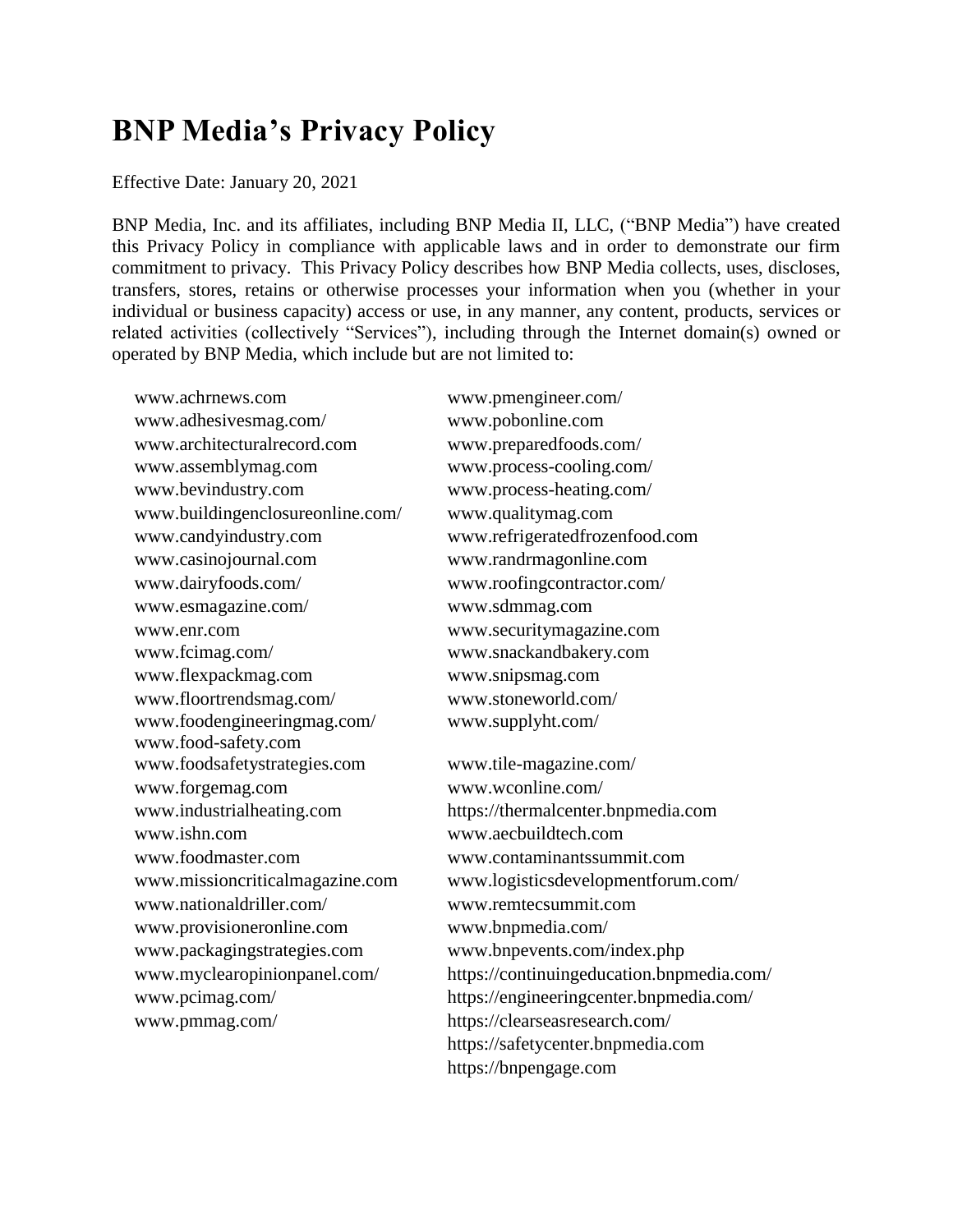We refer to the above websites and all related websites as "sites" and to each of them as a "site." When we refer to "we," "us," or "our," we mean BNP Media, or the specific division, subsidiary, or affiliate that operates a site, provides its content, or processes information received through it, each as appropriate and applicable. When we refer to "you" or "your," we mean the person accessing the site. If the person accessing the site does so on behalf of, or for the purposes of, another person, including a business or other organization, "you" or "your" also means that other person, including a business organization.

This Privacy Policy applies to your use of our Services and covers information collected in connection with your access to and use of our Services, including those Services provided through our sites and/or online. Please read this Privacy Policy carefully. By continuing to interact with our Services, you are consenting to the practices described in this Privacy Policy.

# **I. OUR PRIVACY POLICY INCLUDES:**

- [GENERAL DISCLOSURES](#page-2-0)
- [WHAT INFORMATION WE COLLECT](#page-2-1)
- [HOW WE USE YOUR INFORMATION](#page-4-0)
- [WHEN AND WITH WHOM DO WE SHARE YOUR INFORMATION](#page-5-0)
- **[COOKIES POLICY](#page-6-0)**
- **[HOW TO RESTRICT COOKIES](#page-7-0)**
- **[THIRD-PARTY ADVERTISING AND ANALYTICS](#page-8-0)**
- [LINKING SITES](#page-8-1)
- [SOCIAL MEDIA](#page-9-0)
- **[HOW LONG WE RETAIN YOUR INFORMATION](#page-9-1)**
- [MARKETING AND PROMOTIONAL COMMUNICATIONS](#page-9-2)
- CHILDREN'[S ONLINE PRIVACY PROTECTION ACT \(COPPA\) COMPLIANCE](#page-10-0)  [AND RELATED INFORMATION](#page-10-0)
- **•** [SECURITY](#page-10-1)
- CALIFORNIA CONSUMERS' [PRIVACY RIGHTS](#page-10-2)
- [NEVADA CONSUMERS](#page-12-0)
- [NEVADA CONSUMERS](#page-12-0)
- Nevada law provides Nevada residents the ability to opt-out of the sale of their personally [identifiable information collected by BNP Media. If you are a Nevada resident and would](#page-12-0)  [like to opt-out of the sale of your personally identifiable information, please complete this](#page-12-0)  REQUEST FORM [and send it to BNP Media using the information provided under](#page-12-0)  [CONTACT](#page-12-0) US.

[For your protection, BNP Media is required to collect certain information from you to verify your](#page-12-0)  [identity before we respond to any request submitted by you. The information you provide to verify](#page-12-0)  [your identity will only be used for verification purposes, and a record of your request, including](#page-12-0)  [certain information contained within it, will be maintained by BNP Media for its files.](#page-12-0)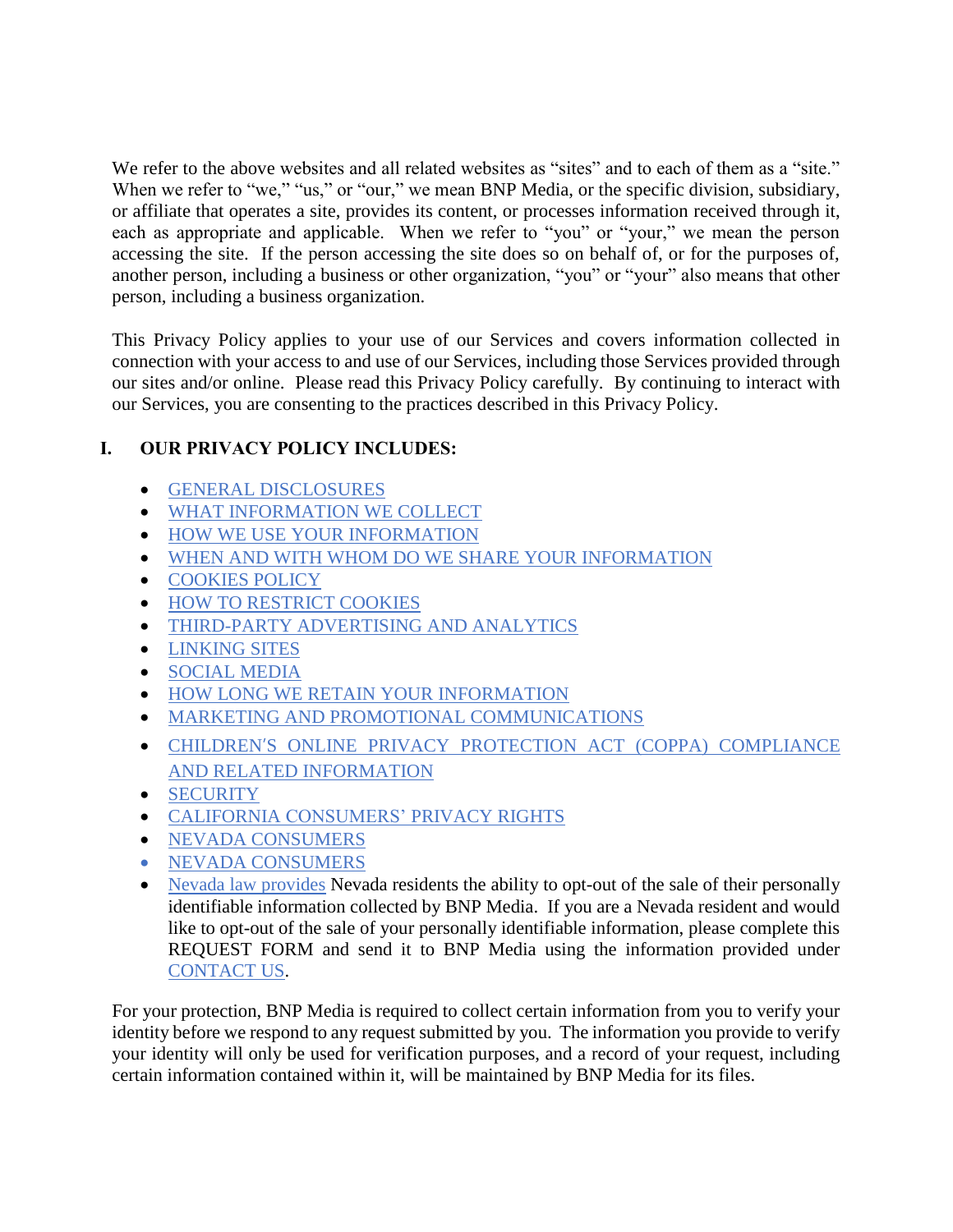- [CHANGES TO THIS PRIVACY POLICY](#page-12-0)
- [CONTACT](#page-12-1) US
- **[INTERNATIONAL PRIVACY POLICY](#page-14-0)**
- **ERROR! REFERENCE SOURCE NOT FOUND.**

# <span id="page-2-0"></span>**II. GENERAL DISCLOSURES**

### **Each of the sites is hosted in the United States and their intended use is Business to Business**.

If you are visiting the sites from outside of the United States, please note that by providing your information it is being transferred to, stored or processed in the United States and other countries, where our data center and servers are located and operated. This section sets forth the general privacy policy for the United States and other jurisdictions not otherwise specifically covered by the below jurisdiction-specific policies. Depending on your state or country of residence, applicable privacy laws may provide you the ability to request access to, correction of or deletion of your information, as further outlined below. If you are outside the United States please see the provisions in our [INTERNATIONAL PRIVACY POLICY.](#page-14-0) If you are outside the United States and do not wish to allow the transfer of your personal information to the United States, you should not use these sites and you should opt-out of the collection of cookies. View our [COOKIES](#page-6-0)  [POLICY.](#page-6-0)

**Business information.** The sites and our Services are not intended for use by consumers or private individuals. We collect your business contact information, such as your full name and your business name, email address, telephone number, address and other work-related information you provide to us in the course of providing our Services to you or your organization.

We take your privacy and the protection of your personal information seriously. We will only store, process and disclose your personal information in accordance with applicable law. We will make it clear when we collect personal information and will explain what we intend to do with it. We do our best to protect your privacy through the appropriate use of information security measures.

# <span id="page-2-1"></span>**III. WHAT INFORMATION WE COLLECT**

## **1. Information You Provide To Us Directly**

BNP Media may collect different information from or about you depending on the manner in which you use our sites or Services. The following examples are provided to help you better understand the information we may collect through your use of the sites or in the course of us providing our Services.

**For Individuals:** We may collect, use, store and transfer different kinds of personal information about you, which we have grouped together as follows:

- **Identity Information** includes first name, middle initial, last name, date of birth, gender, username or similar identifier.
- **Contact Information** includes personal mailing address, email address, telephone number, fax number, office location.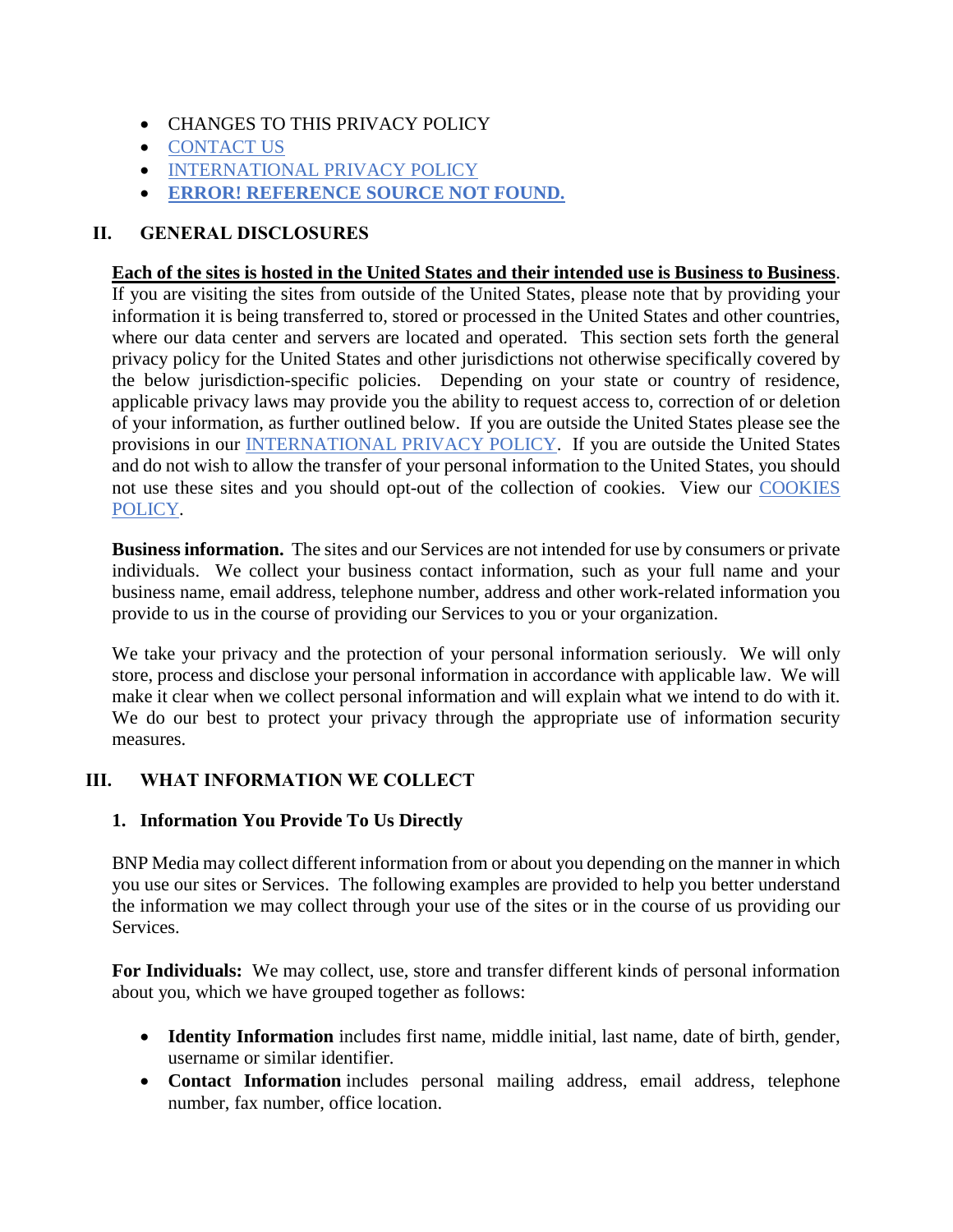- **Financial Information** includes bank account information, billing address and payment card details.
- **Transaction Information** includes details about the products and services you have purchased from us and the corresponding transactions, including in which store the purchase occurred; event and webinar attendance and participation
- **Technical Information** includes internet protocol (IP) address, your login data, language preference, time zone setting and location (geocodes), geolocation data, geofencing, auth0 logs, pages visited, pages viewed, events and page loads, browser plug-in types and versions, operating system and platform and other technology on the devices you use to access this website.
- **Demographic Information** Education, Employment/professional information, Professional Purchasing Influence, Job History, Ethnicity, Marital Status, Home Ownership, Languages Spoken
- **Profile Information** includes your username and password, encrypted customer id, your preferences.
- **Usage Information** includes information about how you use our website, products and services, including video usage, articles read and topics of interest.
- **Marketing and Communications Information** includes your preferences in receiving marketing from us and our third parties and your communication preferences.

# **2. Information Received Through Third-Party Platforms**

You may access our sites through third-party platforms, such as Facebook. If you use our sites on or through a third-party platform, including via any mobile and/or other Internet connected devices ("Wireless Devices"), or click on third-party links, the collection, use, and disclosure of your information and your use of the sites will also be subject to the privacy policies and other terms of such third parties or third-party platforms. You should review such privacy policies, terms and other agreements.

## **3. Collection Of Technical Information And Usage Information**

When you access BNP Media's sites, we automatically collect certain information. This information may include without limitation: (a) technical information about your computer or Wireless Device, such as your IP address, geolocation information, device type, operating system type and version, unique device ID, browser, browser language, domain and other systems information or platform types (collectively "Technical Information"); and (b) usage statistics about your interaction with BNP Media's sites, including pages accessed, referring website address(es) time spent on pages, pages visited, search queries, click data, date and time and other information regarding your use of BNP Media's sites (collectively "Usage Information").

This Technical Information and Usage Information, which may be linked to your personal information, is collected through the use of server logs and tracking technologies, including: (i) cookies, which are small pieces of code that websites send to your computer or Wireless Device to uniquely identify your browser or mobile device or to store information in your browser setting; and (ii) web beacons, which are small objects that allow us to measure the actions of visitors using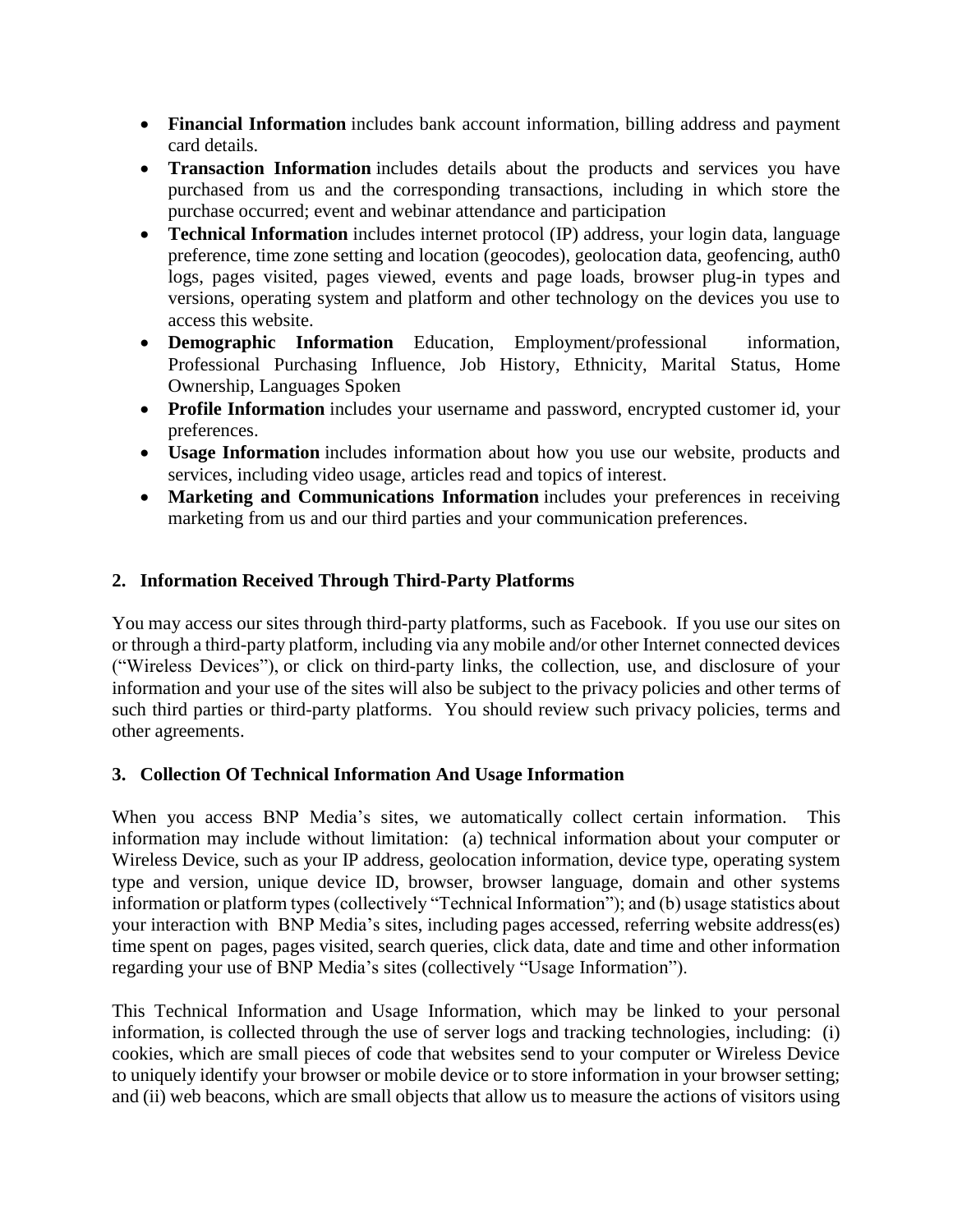the BNP Media's sites. For more detailed information regarding how we use cookies and other technology, please review the additional information in our [COOKIES POLICY.](#page-6-0)

# <span id="page-4-0"></span>**IV. HOW WE USE YOUR INFORMATION**

We may use information about you for a number of purposes, including:

## **1. Providing, Improving And Developing Our Services**

- Reviewing and analyzing user browser and wireless device technical information;
- Reviewing user activity across sites (for example, BNP Media analyzes trends, user traffic and usage information to determine the performance of content, research reports or events);
- Processing or recording payment transactions or money transfers;
- Otherwise providing you with the BNP Media Services and features you choose to use;
- Displaying your historical transaction information;
- Providing, maintaining and improving our Services;
- Developing new products and Services;
- Delivering the information and support you request;
- Improving, personalizing and facilitating your use of our Services; and
- Measuring, tracking and analyzing trends and usage in connection with your use or the performance of our Services.
- Processing contest and survey entries

## **2. Communicating With You About Our Services**

- Responding to questions or concerns;
- Sending you information we think you may find useful or which you have requested from us about our Services; and
- Manage your account preferences, establish your profile and registration information.

## **3. Protecting Our Services And Maintaining A Trusted Environment**

- Enforcing our Terms of Service or other applicable agreements or policies;
- Verifying your identity;
- Complying with any applicable laws or regulations, or in response to lawful requests for information from the government or through legal process;
- Fulfilling any other purpose disclosed to you in connection with our Services;
- Analyze trends and user traffic, track purchases and usage information; and
- Contacting you to resolve disputes and provide assistance with our Services.

## **4. Advertising And Marketing**

- Marketing of our Services, events, research and products; and
- Communicating with you about opportunities, products, services, contests, promotions, discounts, incentives, surveys and/or rewards offered by us and select partners.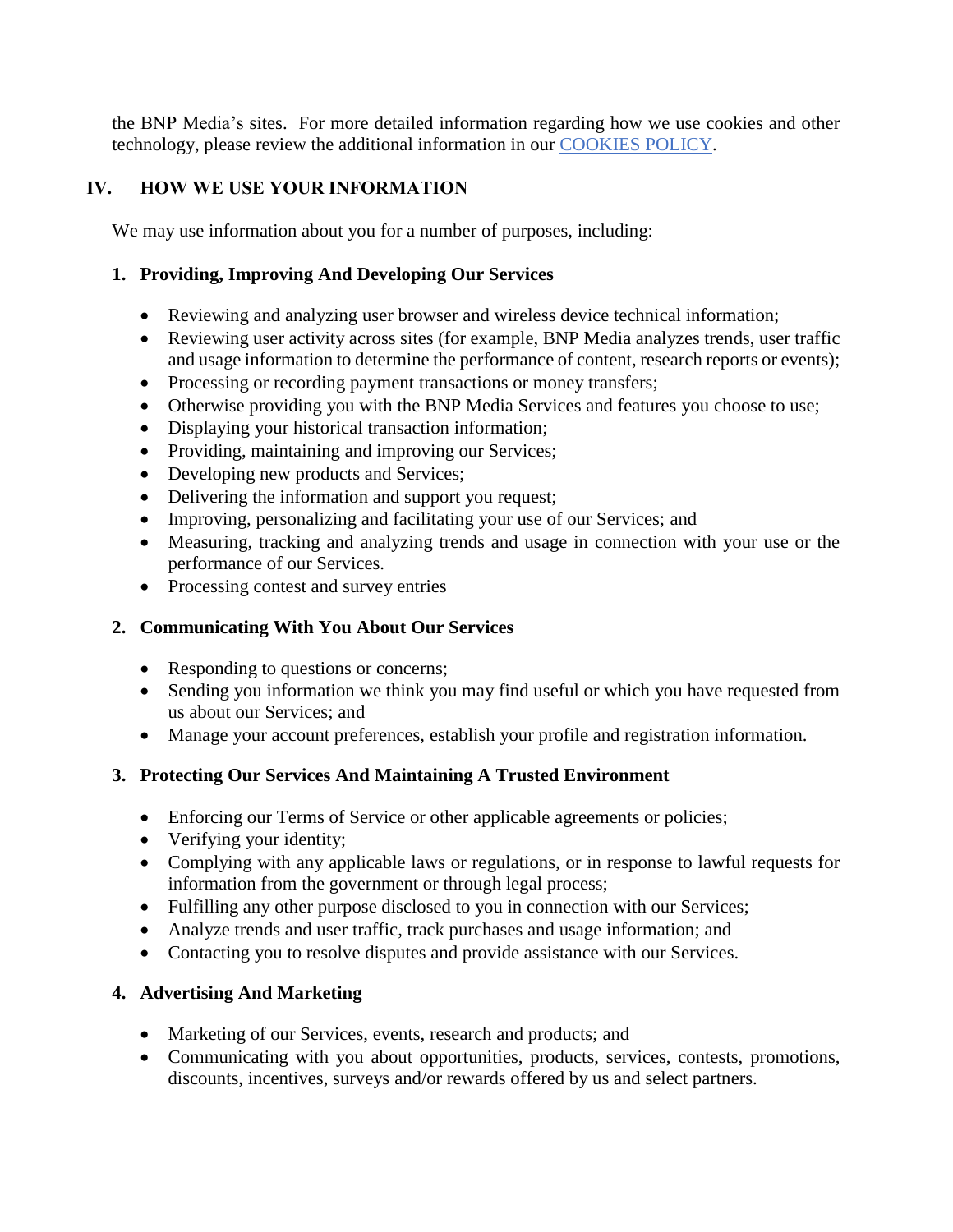If we send you marketing emails, each email will contain instructions permitting you to "opt out" of receiving future marketing or other communications.

You can ask us or third parties to stop sending you marketing messages at any time by contacting us. To learn about your choices regarding interest-based advertising and cross-device tracking, please see below.

## **5. Other Uses**

For any other purpose disclosed to you in connection with our Services from time to time.

# <span id="page-5-0"></span>**V. WHEN AND WITH WHOM DO WE SHARE YOUR INFORMATION**

## **1. When And How We May Share/Disclose Your Information With Third-Parties**

We will share your information, which may include name, email address, and technical and usage data, with the following third parties and under the circumstances described below or as otherwise described in this Privacy Policy:

 We may share your information with third-party companies that perform services on our behalf, including for payment processing, data analysis, marketing services, advertising services (including but not limited to retargeted advertising), e-mail and hosting services, and customer services and support. These third-party service providers may access your personal information and may only use it as directed by us for the purpose of our requested service.

We require all third parties to respect the security of your personal information. We do not allow our third-party service providers to use your personal information for their own purposes and they are only permitted to process your personal information in accordance with our instructions.

## **2. When And How We May Sell Your Information To Third-Parties**

In the past twelve (12) months, BNP Media has sold personal information to third-parties for commercial purposes. The categories of personal information that were sold for commercial purposes in the last twelve (12) months include: identity, contact, transactional, technical, demographic and usage information. BNP Media does not sell the personal information of minors under sixteen (16) years of age without affirmative authorization.

## **3. Corporate Transactions**

We may share all or part of your personal information with other business entities in connection with the sale, assignment, merger or other transfer of all or a portion of BNP Media's business or assets to such business entity (including due to a sale in connection with a bankruptcy). We will require any such purchaser, assignee or other successor business entity to honor the terms of this Privacy Policy.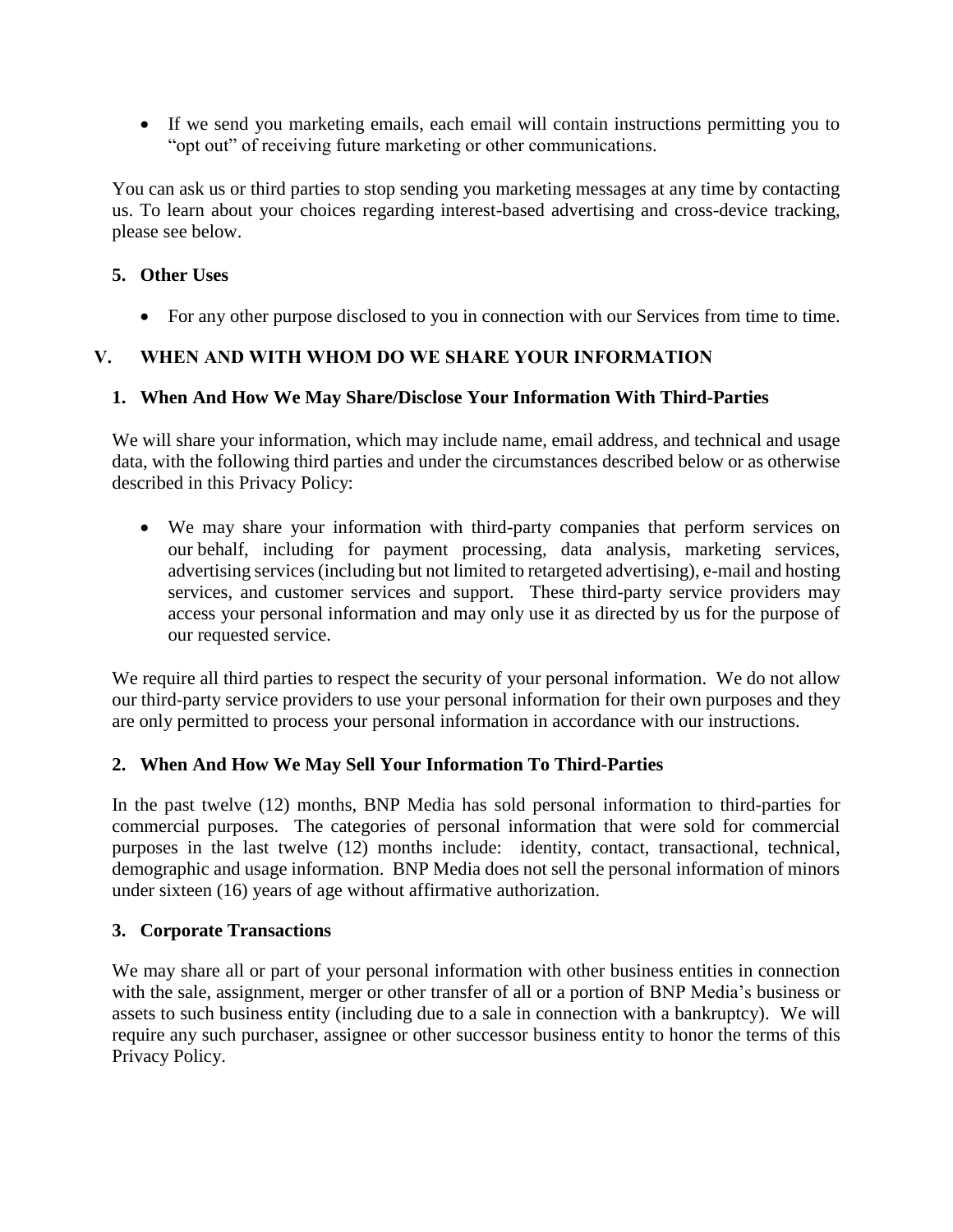### **4. Disclosure Of Information For Legal Purposes**

BNP Media may disclose all or part of your personal information when we have reason to believe that disclosing this information is necessary to identify, contact or bring legal action against someone who may be violating any agreement with BNP Media, or may be causing injury to or interference with (either intentionally or unintentionally) our rights or property, other users of our sites, or anyone else that could be harmed by such activities. We may disclose information in response to a subpoena, search warrant, in connection with judicial proceedings, or pursuant to court orders, legal process or other law enforcement measures. BNP Media may disclose or access personal information when we believe in good faith that the law requires it, to establish our legal rights or to defend against legal claims, and for administrative and other purposes that we deem necessary to maintain, service and improve our Services.

### **5. Analytics And Data Enrichment Services**

We use third-party analytics such as Google Analytics to help understand your usage of our sites and to improve our Services.

### **6. Aggregated, Anonymized Or De-identified Information**

We may disclose or use aggregated, anonymized or de-identified information for any purpose. Aggregated, anonymized or de-identified information is information that can no longer reasonably identify a specific individual. Although such information may be derived from your personal information, it can no longer directly or indirectly reveal your identity.

## <span id="page-6-0"></span>**VI. COOKIES POLICY**

Like many online platforms, BNP Media and its analytics vendors use server logs and automated data collection tools, such as browser cookies, pixel tags, scripts and web beacons. These tools are used for analytics purposes to enable BNP Media to understand how users interact with the sites and Services. BNP Media and its analytics vendors may tie the information gathered by these means to the identity of users.

Cookies are small text files placed on a computer or device while browsing the Internet. Cookies are used to collect, store and share bits of information about user activities. BNP Media uses both session cookies and persistent cookies.

Session cookies are used to identify a particular visit to BNP Media's sites and collect information about your interaction with the sites. These cookies expire after a short time or when the user closes their web browser after using the sites. BNP Media uses these cookies to identify a user during a single browsing session, such as when you log into the sites. This helps BNP Media improve the sites and Services as well as improve the users' browsing experience.

A persistent cookie will remain on a user's device for a set period of time specified in the cookie. BNP Media uses these cookies to identify and recognize a specific user over a longer period of time. They allow BNP Media to: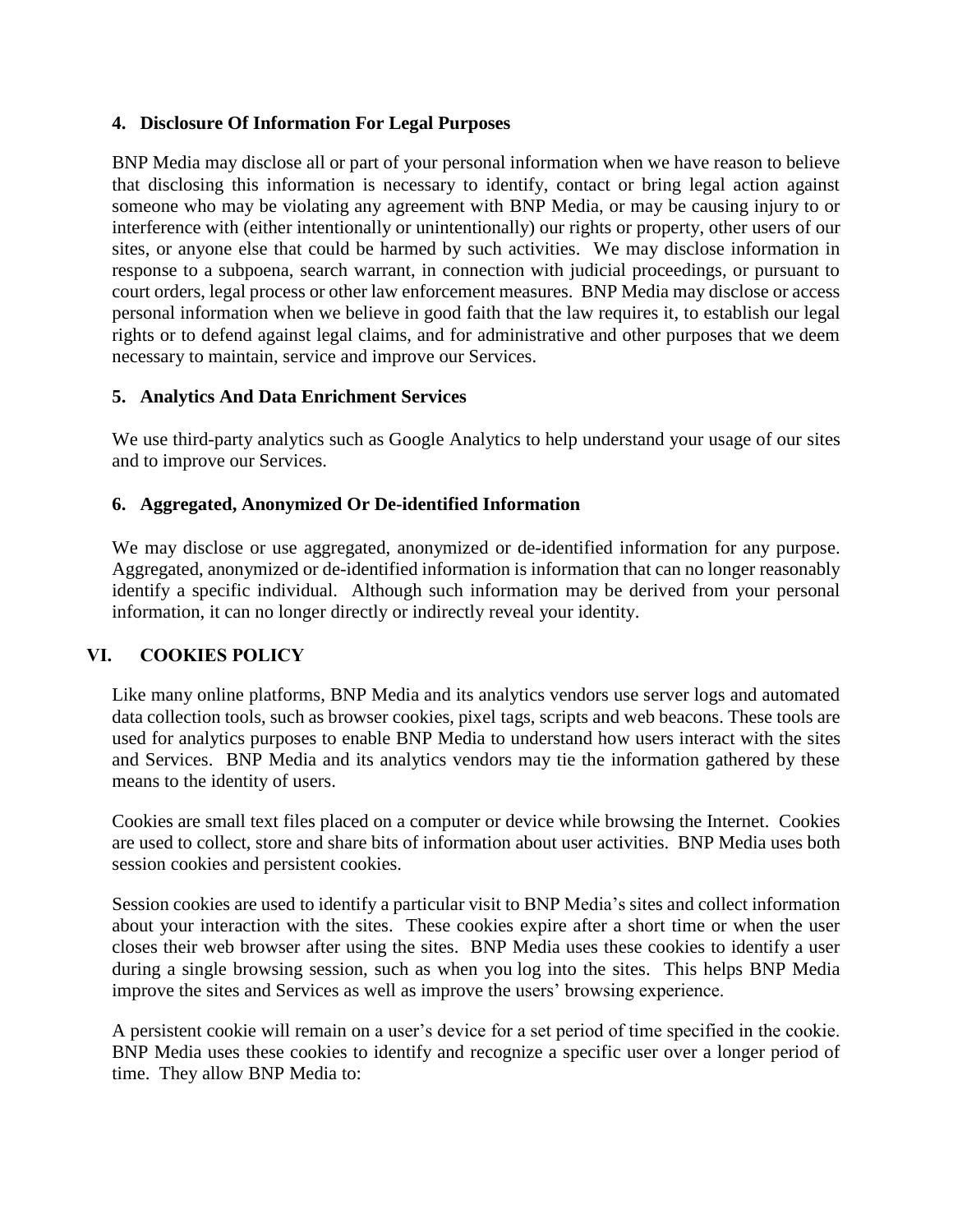- analyze the usage of the sites (e.g. what links users click on) in order to improve our offering;
- test different versions of the sites to see which particular features or content users prefer to optimize the sites;
- provide a more personalized experience to users with more relevant content and course recommendations; and
- allow users to more easily log in to use the sites and Services.

Examples of persistent cookies include: (i) preferences cookies to remember information about a user's browser and settings preferences, such as preferred language – preference cookies make a user's experience more functional and customized, (ii) authentication and security cookies to enable a user to log in or stay logged in to access the sites and Services, to protect user accounts against fraudulent log-ins by others and to help detect and protect against abuse or unauthorized usage of user accounts and (iii) functional cookies to make the experience of using the sites and Services better, like remembering the sound volume level selected by the user.

BNP Media uses tracking technology to: (i) determine if a certain page was visited or whether an email sent by BNP Media was opened or clicked on by a user; and (ii) to customize the experience of individual users by recommending specific content.

We also use clear gifs in HTML-based emails sent to our users to track which emails are opened and clicked on by recipients. We may use the information we obtain from the cookie in the administration of the sites, to improve the usability of the sites and for marketing purposes. We may also use that information to recognize your computer when you visit our sites, and to personalize our sites for you.

Third parties may use cookies on your computer or mobile device to advertise through our sites. These third-party companies may use information about your visits to the sites to advertise goods and services that may be of interest to you. They may also employ technology that is used to measure the effectiveness of the advertisements. The third-party companies can accomplish this by using cookies or web beacons to collect information about your visits to the sites. The information collected through this process does not enable us or them to identify your name or contact details unless you choose to provide them. The cookies from these third-party companies vary based on which company is providing the advertisement, therefore they may not be captured in the below Table of Cookies.

Cookies and information captured through our sites are stored for a certain retention period, however you can eliminate these cookies any time before the expiration date. Visit our **TABLE** [OF COOKIES.](https://www.bnpmedia.com/cookies)

## <span id="page-7-0"></span>**VII. HOW TO RESTRICT COOKIES**

You can adjust the settings in your browser in order to restrict or block cookies that are set by the sites (or any other website on the Internet). Your browser may include information on how to adjust your settings. Alternatively, you may visit www.allaboutcookies.org to obtain comprehensive general information about cookies and how to adjust the cookie settings on various browsers. This site also explains how to delete cookies from your computer.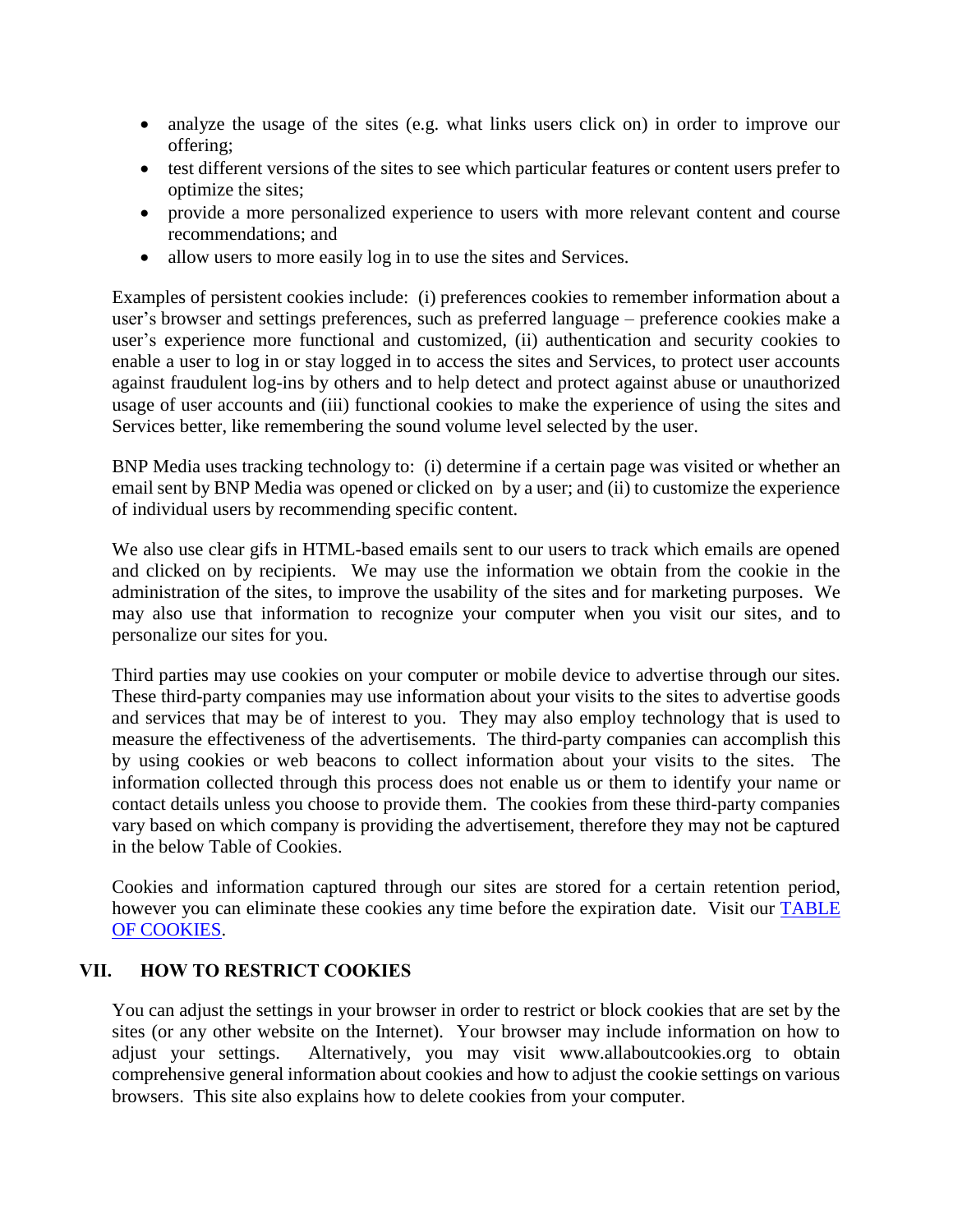You can control and delete these cookies through your browser settings through the following:

- Google Chrome
- Mozilla Firefox
- Safari
- Opera
- Microsoft Internet Explorer
- Microsoft Edge
- Safari for iOS (iPhone and iPad)
- Chrome for Android

Or you can also use the following cookie management and disposal tool from Google Analytics by downloading and installing the browser plug-in from the following link: http://tools.google.com/dlpage/gaoptout.

Please be aware that restricting cookies may impact the functionality of the Services. Most browsers allow you to refuse to accept cookies. Additional general information about cookies, including how to be notified about the placement of new cookies and how to disable cookies, can be found at www.allaboutcookies.org.

# <span id="page-8-0"></span>**VIII. THIRD-PARTY ADVERTISING AND ANALYTICS**

We use third-party service providers to provide site metrics and other analytics services. These third parties may use cookies, web beacons and other technologies to collect information, such as your IP address, identifiers associated with your device, other applications on your device, the browsers you use to access our sites and Services, webpages viewed, time spent on webpages, links clicked and conversion information (e.g., transactions entered into). This information may be used by BNP Media and third-party service providers on behalf of BNP Media to analyze and track usage of our sites and Services, to determine the popularity of certain content and to better understand how you use our sites and Services. The third-party service providers that we engage are bound by confidentiality obligations and other restrictions with respect to their use and collection of your information.

This Privacy Policy does not apply to, and we are not responsible for, third-party cookies, web beacons or other tracking technologies, which are covered by such third-parties' privacy policies. For more information, we encourage you to check the privacy policies of these third-parties to learn about their privacy practices. For more information about targeted advertising specifically, please visit http://www.aboutads.info/choices.

# <span id="page-8-1"></span>**IX. LINKING SITES**

The sites contain links to other websites. BNP Media is not responsible for the privacy practices or the content of such websites, including any websites that may indicate a special relationship or partnership with us (such as co-branded pages or "powered by" or "in cooperation with" relationships). We do not share information we gather with other websites or any other entities or individuals unless such sharing is disclosed to you in advance through this Privacy Policy. Other linked websites, however, may collect personal information from you that is not subject to our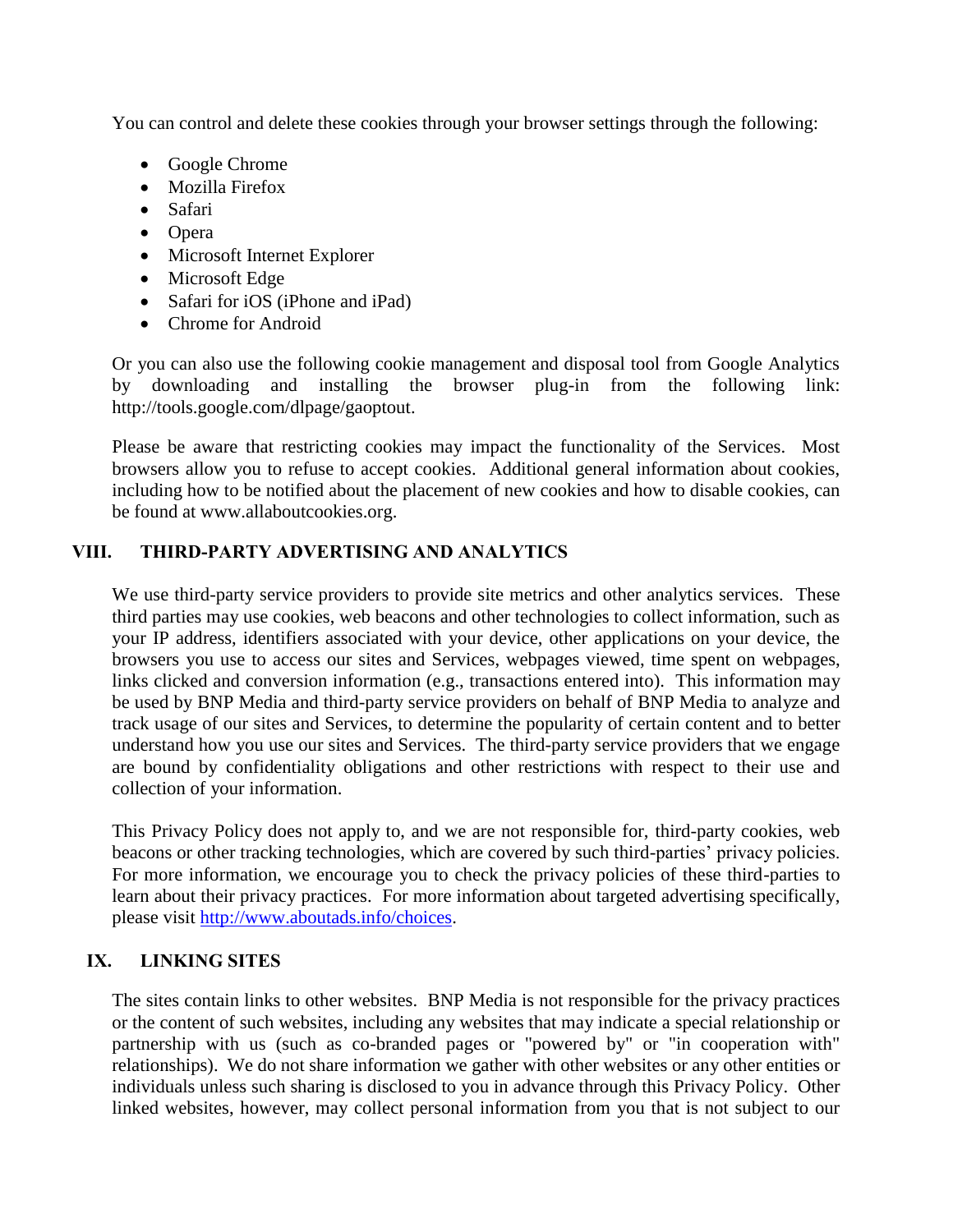control. To ensure protection of your privacy, always review the privacy policy of the websites you may visit by linking from the sites. Please note that this Privacy Policy applies only to our sites, and not to other companies' or organizations' websites to which we link.

For instance, information collected through Google Analytics is shared with Google and its partners who may combine it with other information you provided to them or they collected from your use of their services. This information is stored in Google's servers according to their privacy practices.

# <span id="page-9-0"></span>**X. SOCIAL MEDIA**

We may collect information from other sources, such as social media platforms that may share information about how you interact with our social media content. We do not control how your personal information is collected, stored or used by such third-party websites or to whom it is disclosed. You should review the privacy policies and settings on any social media website that you subscribe to so that you understand the information they collect and may be sharing. If you do not want your social media websites to share information about you, you must contact that website and determine whether it gives you the opportunity to opt-out of sharing such information. BNP Media is not responsible for how these third-party websites may use information collected from or about you.

Further, our sites may include social media features, such as the Facebook Like button. Our integration of these features may allow third-party social media to collect certain information, such as your IP address and which page(s) you are visiting when using our sites and Services, and to set a cookie to enable that feature to function properly. Your interactions with these features are governed by the privacy policy of the BNP Media providing it.

## <span id="page-9-1"></span>**XI. HOW LONG WE RETAIN YOUR INFORMATION**

We may keep a record of your personal information, including correspondence or comments, in a file specific to you. We will utilize, disclose, or retain your personal information for as long as necessary to fulfill the purposes for which it was collected and for legal or business requirements. We will establish minimum and maximum retention periods and procedures for maintaining and destroying your personal information. When personal information is retained to make a decision about you, we will retain such information for the period required in order to comply with our internal compliance and data retention policies.

## <span id="page-9-2"></span>**XII. MARKETING AND PROMOTIONAL COMMUNICATIONS**

You may opt-out of receiving marketing and promotional messages from BNP Media, if those messages are powered by BNP Media, by following the instructions in those messages. If you decide to opt-out, you will still receive non-promotional communications relevant to your use of our Services.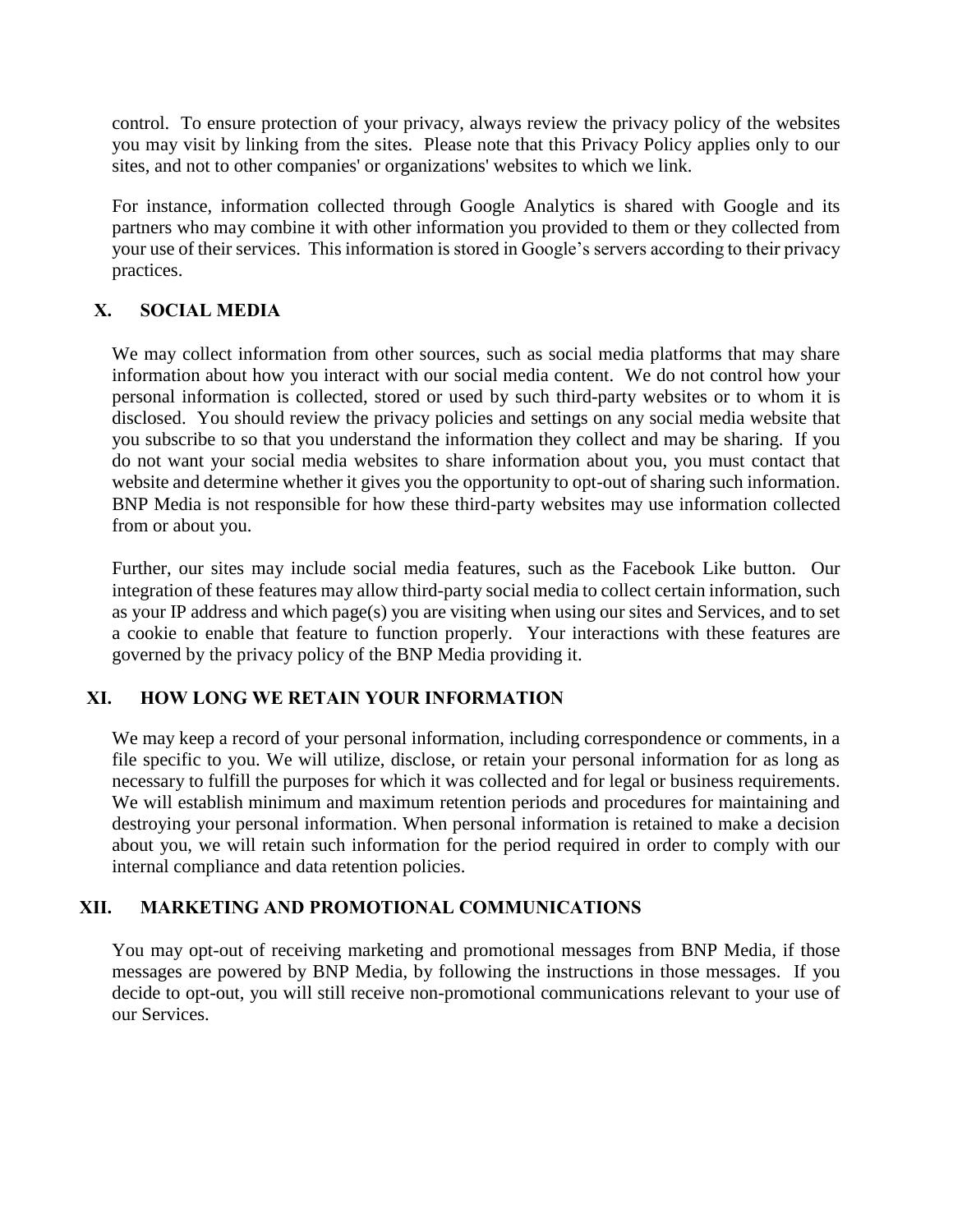### <span id="page-10-0"></span>**XIII. CHILDREN'S ONLINE PRIVACY PROTECTION ACT (COPPA) COMPLIANCE AND RELATED INFORMATION**

The Children's Online Privacy and Protection Act (COPPA) regulates online collection of information from persons under the age of 13. It is our policy to refrain from knowingly collecting or maintaining personal information relating to any person under the age of 18. If you are under the age of 18, please do not supply any personal information through the sites. If you are under the age of 18 and have already provided personal information through the sites, please have your parent or guardian contact us immediately using the information provided under [CONTACT](#page-12-1) US so that we can remove such information from our files.

### <span id="page-10-1"></span>**XIV. SECURITY**

We take reasonable measures, including administrative, technical, and physical safeguards, to protect your information from loss, theft, misuse, and unauthorized access, disclosure, alteration, and destruction. We hold information about you both at our own premises and with the assistance of third-party service providers. Further public disclosure here of our security measures could aid those who might attempt to circumvent those security measures. If you have additional questions regarding security, please feel free to contact us directly using the information provided under [CONTACT](#page-12-1) US. To ensure that our employees comply with our privacy policies, we have developed a training program that provides all employees with the tools and knowledge to protect your personal information in all aspects of their work.

## <span id="page-10-2"></span>**XV. CALIFORNIA CONSUMERS' PRIVACY RIGHTS**

The California Consumer Privacy Act ("CCPA") permits residents of California to have the following additional rights. For more information, or if you have questions, you can contact us using the information provided under [CONTACT](#page-12-1) US. For your protection, BNP Media is required to collect certain information from you to verify your identity before we respond to any request submitted by you. The information you provide to verify your identity will only be used for verification purposes, and a record of your request, including certain information contained within it, will be maintained by BNP Media for its files.

#### **1. California Residents Have The Right To Request BNP Media Disclose What Information It Collects, Uses And Discloses**

California residents have the right to request that BNP Media disclose what personal information BNP Media collects, uses and discloses about them. The general categories of personal information BNP Media collects about California residents are listed above under [WHAT](#page-2-1)  [INFORMATION WE COLLECT.](#page-2-1) If you are a California resident and would like to request we disclose what personal information we collect, use and disclose about you, please complete this [REQUEST FORM](http://www.bnpmedia.com/data-request) and send it to BNP Media using the information provided under [CONTACT](#page-12-1) [US](#page-12-1) or contact BNP Media at the toll-free number provided under [CONTACT](#page-12-1) US.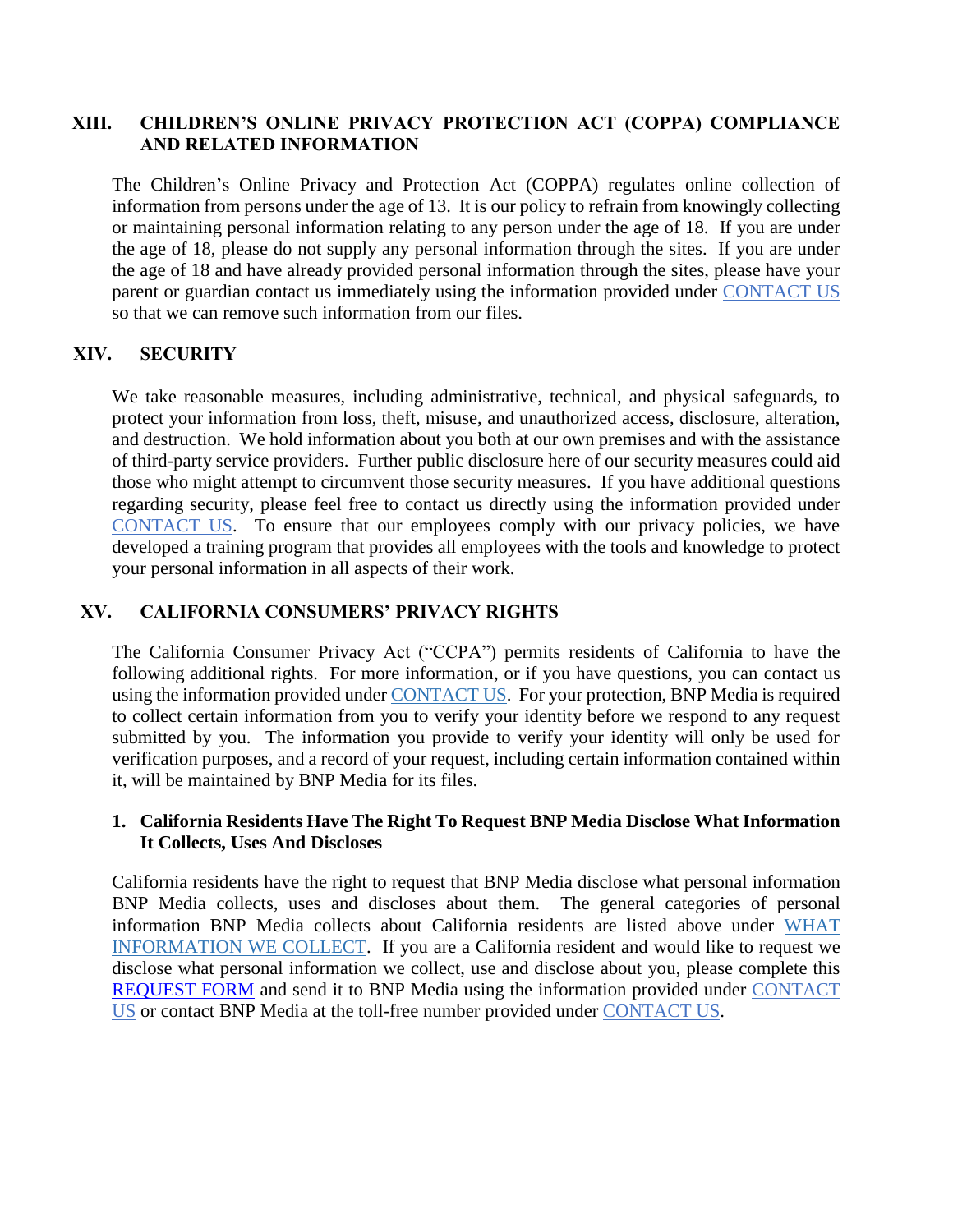## **2. California Residents Have The Right To Request The Deletion Of Their Personal Information Maintained By BNP Media**

California residents have the right to request that BNP Media delete the personal information BNP Media maintains about them. BNP Media will make every effort to comply with California residents' requests to delete their personal information, however, certain laws or other legal requirements might prevent some personal information from being deleted. If you are a California resident and would like to request the deletion of your personal information, please complete this [REQUEST FORM](http://www.bnpmedia.com/data-request) and send it to BNP Media using the information provided under [CONTACT](#page-12-1) [US](#page-12-1) or contact BNP Media at the toll-free number provided under [CONTACT](#page-12-1) US. To verify any request to delete personal information, you will be required to provide the information contained in the request form. Failure to do so could result in BNP Media's inability to comply with your request.

## **3. California Residents Have The Right To Non-Discrimination For The Exercise Of Their Privacy Rights Under The CCPA**

Under the CCPA, California residents have the right not to receive discriminatory treatment by BNP Media for the exercise of their privacy rights. However, the exercise of certain privacy rights by California residents will make it so that BNP Media is no longer able to provide those residents with certain services. For example, if, at the request of a California resident, BNP Media deletes all of the California resident's personal information that it maintains, BNP Media will no longer be able to send marketing communications to that California resident.

### **4. DO NOT SELL MY PERSONAL INFORMATION: California Residents Can Opt-Out Of The Sale Of Their Personal Information**

The CCPA provides California residents the right to opt-out of the sale of their personal information by BNP Media. If you are a California resident and would like to opt-out of the sale of your personal information, please complete this [REQUEST FORM](http://www.bnpmedia.com/data-request) and send it to BNP Media using the information provided under [CONTACT](#page-12-1) US or contact BNP Media at the toll-free number provided under [CONTACT](#page-12-1) US. California residents may choose to use an authorized agent to exercise their right to opt-out of the sale of their personal information, subject to the requirements in the below section on designating an authorized agent.

### **5. California Residents Can Designate An Authorized Agent To Make A Request Under The CCPA On Their Behalf**

California residents can designate an authorized agent to make requests under the CCPA related to the residents' personal information. BNP Media can deny any request made by an agent who does not submit proof that he or she has been authorized by the California resident to act on the California resident's behalf. For more information on submitting a request on behalf of a California resident as an authorized agent, you can contact us using the information provided under [CONTACT](#page-12-1) US.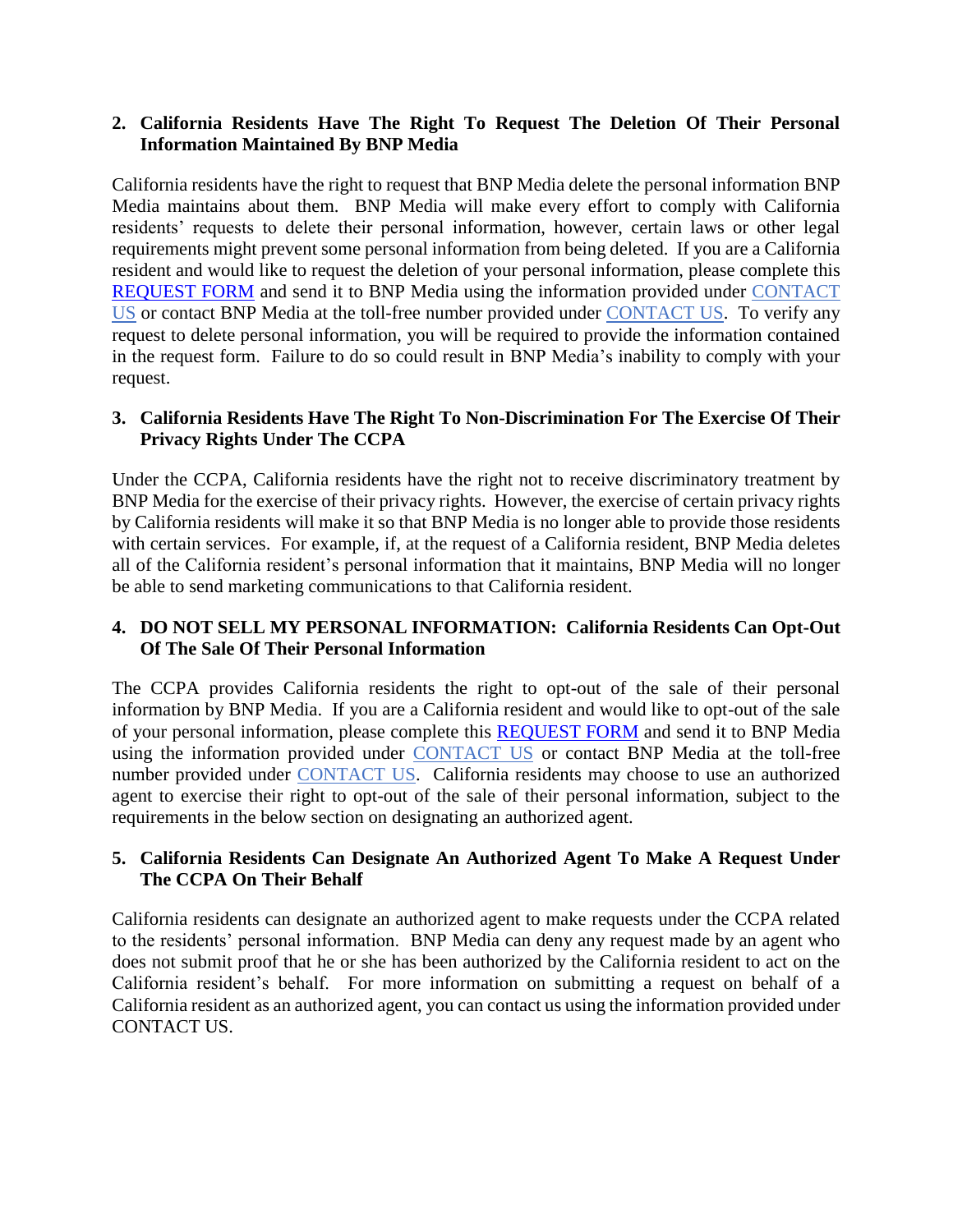#### **6. Do Not Track**

Do Not Track ("DNT") is an optional browser setting that allows you to express your preferences regarding tracking across websites. Most modern web browsers give you the option to send a Do Not Track signal to the websites you visit, indicating that you do not wish to be tracked. However, there is no accepted standard for how a website should respond to this signal, so we do not take any action in response to this signal. BNP Media does not have a mechanism in place to respond to DNT signals. Instead, in addition to publicly available third-party tools, we offer you the choices described in this Privacy Policy to manage the collection and use of information about you.

BNP Media does track some activity across websites (including your search terms, the website you visited before you visited or used the Services and other clickstream data) and we may continue to collect information in the manner described in this Privacy Policy from web browsers that have enabled DNT signals or similar mechanisms.

## <span id="page-12-0"></span>**XVI. NEVADA CONSUMERS**

Nevada law provides Nevada residents the ability to opt-out of the sale of their personally identifiable information collected by BNP Media. If you are a Nevada resident and would like to opt-out of the sale of your personally identifiable information, please complete this [REQUEST](http://www.bnpmedia.com/data-request)  [FORM](http://www.bnpmedia.com/data-request) and send it to BNP Media using the information provided under [CONTACT](#page-12-1) US.

For your protection, BNP Media is required to collect certain information from you to verify your identity before we respond to any request submitted by you. The information you provide to verify your identity will only be used for verification purposes, and a record of your request, including certain information contained within it, will be maintained by BNP Media for its files.

## **XVII. CHANGES TO THIS PRIVACY POLICY**

This Privacy Policy may be revised from time to time as we add new features and Services, as laws change and as industry privacy and security best practices evolve. We display an effective date on this Privacy Policy at the top of this Privacy Policy so that it will be easier for you to know when there has been a change. If we make any material change to this Privacy Policy regarding use or disclosure of personal information, we will provide notice on our sites. Changes will apply to information collected after the change is effective. Please check this Privacy Policy periodically for changes. Small changes or changes that do not significantly affect individual privacy interests may be made at any time and without prior notice. Your use of the sites constitutes acceptance of the provisions of this Privacy Policy and your continued usage after such changes are posted constitutes acceptance of each revised Privacy Policy. If you do not agree to the terms of this Privacy Policy or any revised Privacy Policy, please exit the sites immediately. If you have any questions about this Privacy Policy, the practices of the sites or your dealings with the sites, you can contact us by using the information provided under [CONTACT](#page-12-1) US.

## **XVIII. CONTACT US**

<span id="page-12-1"></span>Please contact BNP Media with any questions or concerns regarding this Privacy Policy.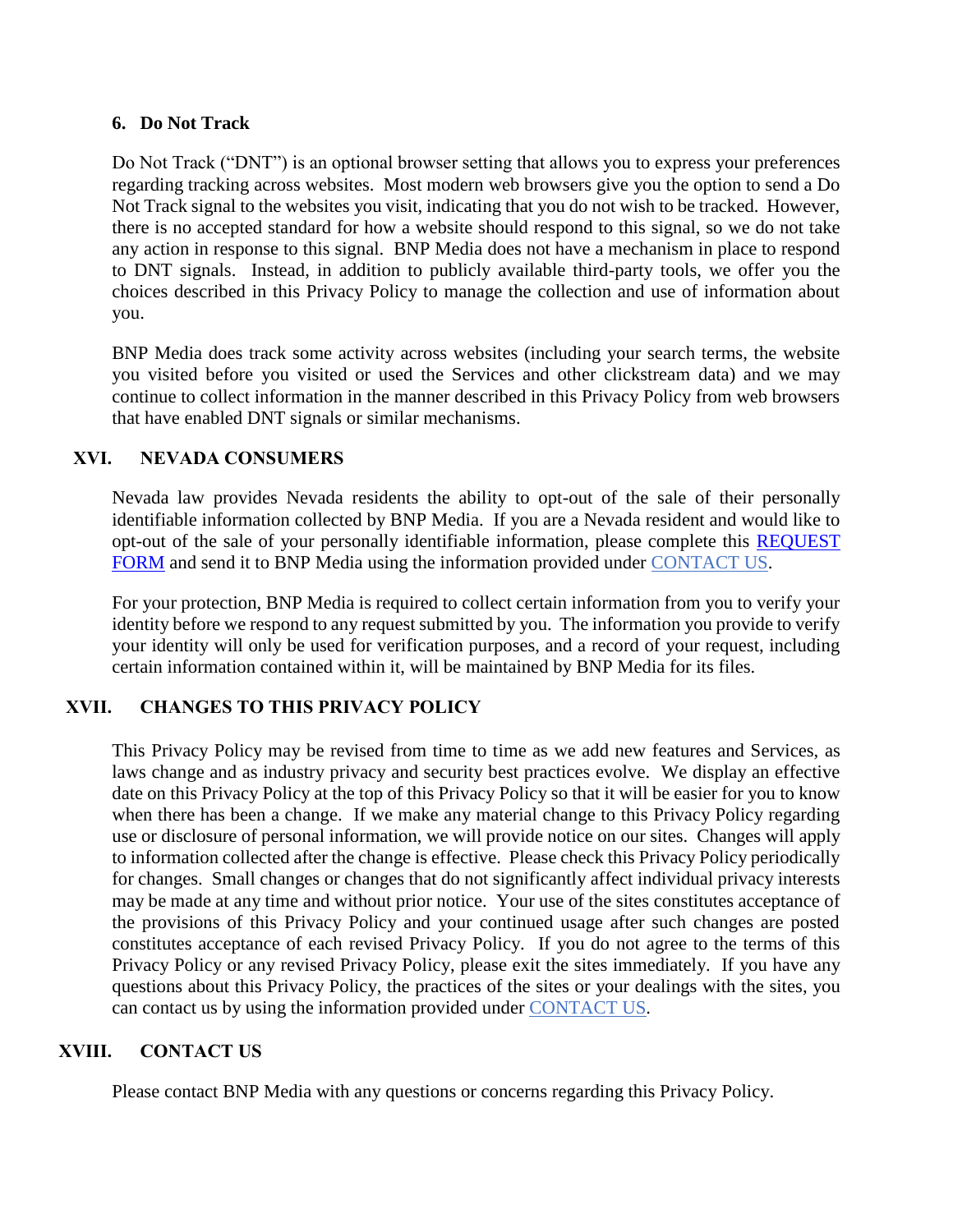Megan Neel Privacy Manager BNP Media 2401 W. Big Beaver Road, Suite 700 Troy, Michigan 48084-3333 U.S.A. Email: [privacy@BNPMedia.com](mailto:privacy@BNPMedia.com) Toll Free: 833-691-0257

If you have any questions or concerns regarding our Privacy Policy, or if you believe our Privacy Policy or applicable laws relating to the protection of your personal information have not been respected, you may file a complaint with BNP Media using the contact information listed above, and we will respond to let you know who will be handling your matter and when you can expect a further response. We may request additional details from you regarding your concerns and may need to engage or consult with other parties in order to investigate and address your issue. We may keep records of your request and any resolution.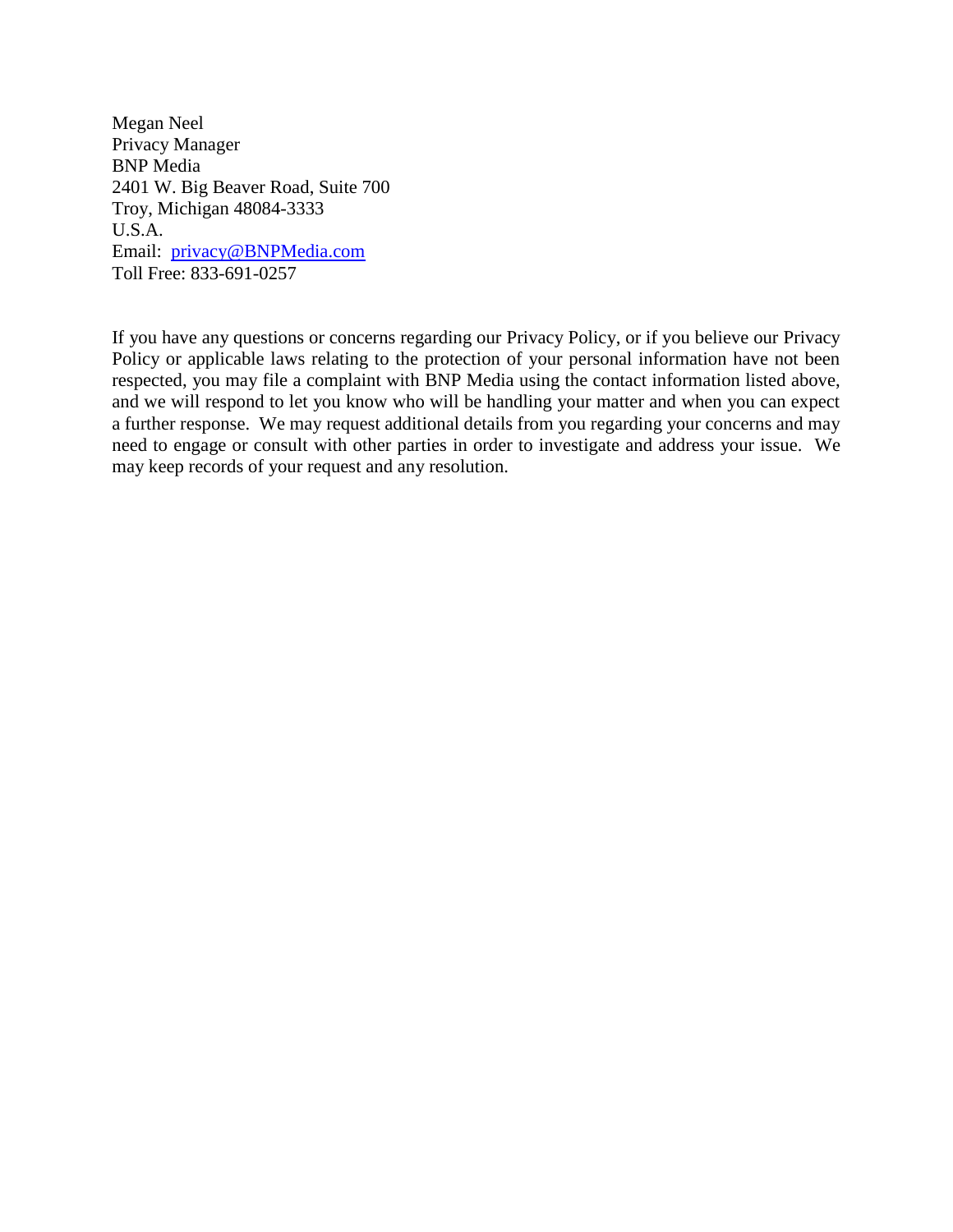\*\*\*\*\*\*\*\*\*\*\*\*\*\*\*\*\*\*\*\*\*\*\*\*\*\*\*\*\*\*\*\*\*\*\*\*\*\*\*\*\*\*\*\*\*\*\*\*\*\*\*\*\*\*\*\*\*\*\*\*\*\*\*\*\*\*\*\*\*\*\*\*

## <span id="page-14-0"></span>**XIX. INTERNATIONAL PRIVACY POLICY**

Both the above general Privacy Policy and this International Privacy Policy (the "International Policy") apply to those visiting the site(s) or using our Services from Canada and member states of the European Union except that, for such persons (and only for such persons), where the provisions of the general Privacy Policy and the International Policy cannot be construed consistently, the International Policy will govern.

The Canadian Personal Information Protection and Electronic Documents Act ("PIPEDA") and the European Union General Data Protection Regulation ("GDPR") impose requirements regarding the collection, use, and disclosure of personal data in relation to our commercial activities, as does private-sector privacy legislation in their local jurisdictions, provinces and territories.

#### **THIS INTERNATIONAL POLICY APPLIES TO ALL PERSONAL DATA ABOUT YOU THAT WE COLLECT, HOLD, USE AND DISCLOSE, REGARDLESS OF THE WAY IN WHICH WE COLLECT IT (I.E. WHETHER THROUGH A SITE OR OTHERWISE).**

#### **1. Personal Data**

In this International Policy, personal data is as defined by applicable European Union and Canadian law. It generally means any information about an identifiable individual. It may include your name, age, mailing address, residential phone number, or e-mail address, personal history (including financial and credit information, donations, personal health information, billing history, personal family and relationship matters, and penal or criminal information), personal information related to corporate involvements, work experience (past and present), discipline, income and benefits, medical records, tax records and security clearances.

#### **2. Collection Of Personal Data**

We collect personal data from the site(s), as well as through correspondence, faxes, live chats, emails, telephone inquiries, web forms, and other means of communication. We collect such information when we provide publication services, digital services and other lawful purposes.

We (and our affiliates and authorized service providers) may collect, store and use the information discussed above in [WHAT INFORMATION WE COLLECT.](#page-2-1)

We also may collect information about your computer and your visits to the site(s) such as your IP address, geographical location, browser type, domain names, referring website addresses, access times, length of visit and number of page views. We may use this information in the administration of the site(s), to improve the usability of the site(s), to provide better service, to send you newsletters, updates, marketing communications, and other information or that may be of interest to you. We also use outside services such Google Analytics to gather data about visitors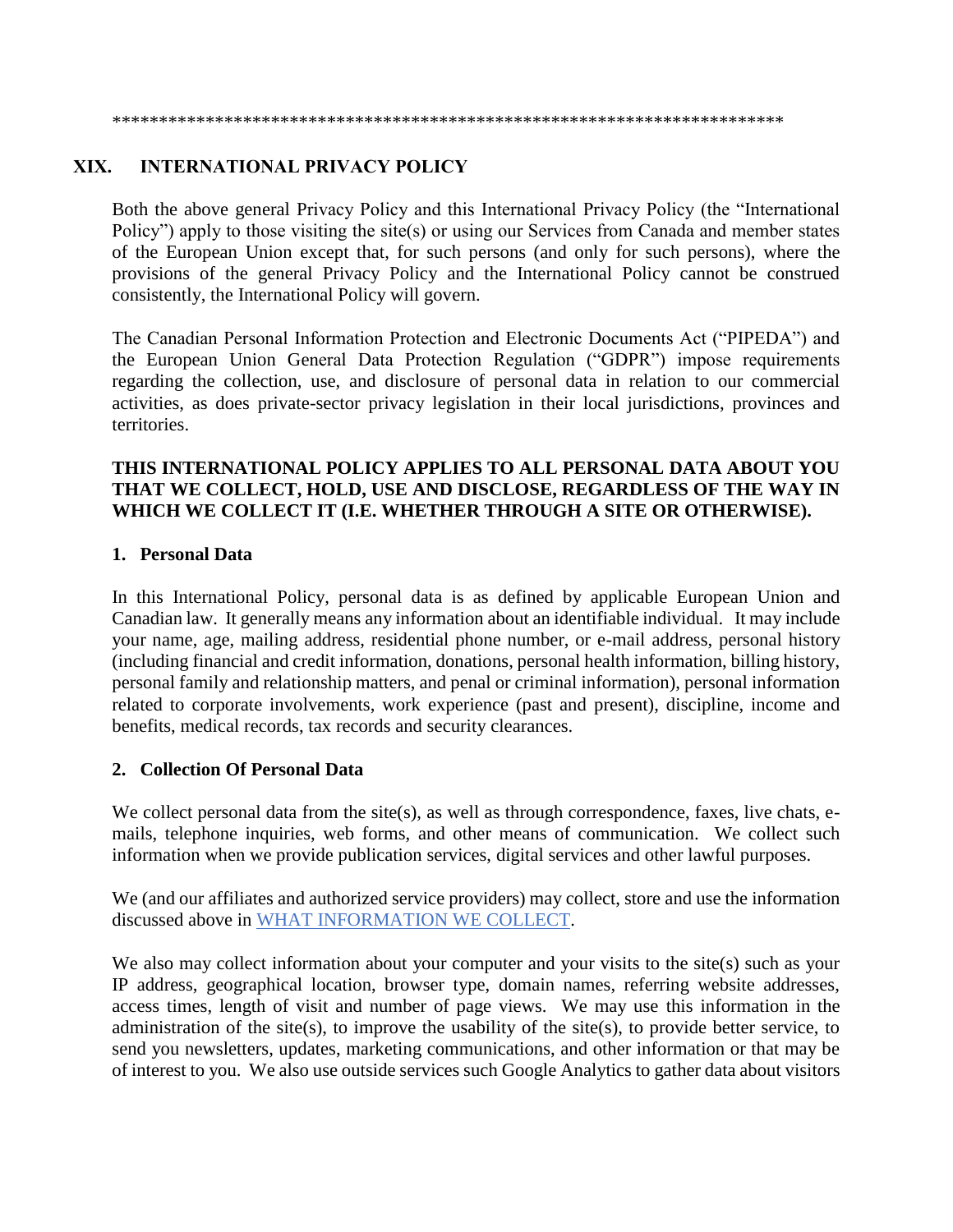to our site(s). We may sometimes permit our authorized service providers to have access to aggregate statistics about our customers, sales, traffic patterns, usage and related information.

We often collect personal data from you or from third-parties and as agents on behalf of third parties, where we have obtained the requisite consent to do so or as otherwise permitted by law. Third parties include, as examples, organizations for whom we provide services to you or on your behalf, and organizations that perform outsourcing and other services for us (such as payment processors, order fulfillment organizations, shipping companies, warranty and other service organizations, and systems development and maintenance organizations).

Where we are the Data Controller with regard to that data you may exercise your rights as data subject, including the right to object to the processing of your personal data when it is processed based on legitimate interests as provided in this International Policy below.

### **3. How We Use Personal Data**

As a general matter, we collect your personal data primarily to provide services to our customers, for administrative or management requirements and to enhance our relationship with customers.

BNP Media collects and uses your personal data to operate its site(s) and deliver the Services you have requested.

BNP Media may also use your personal data to inform you of other products or services available from BNP Media and its affiliates. BNP Media may also contact you via surveys to conduct research about your opinion of current services or of potential new services that may be offered.

BNP Media may, from time to time, contact you on behalf of external business partners about a particular offering that may be of interest to you. In those cases, your personal data (e-mail, name, address, telephone number) is not transferred to the third-party. BNP Media may share data with trusted partners to help perform statistical analysis, send you email or postal mail, provide customer support, or arrange for deliveries. All such third-parties are prohibited from using your personal data except to provide services to you, and they are required to maintain the confidentiality of your data.

BNP Media may keep track of the websites and pages our users visit within BNP Media, in order to determine what Services are the most popular. This data is used to deliver customized content and advertising within BNP Media to customers whose behavior indicates that they are interested in a particular subject area.

BNP Media will disclose your personal data, only if required to do so by law or in the good faith belief that such action is necessary to: (a) conform to the edicts of the law or comply with legal process served on BNP Media or the site; (b) protect and defend the rights or property of BNP Media; and, (c) act under exigent circumstances to protect the personal safety of users of BNP Media, or the public.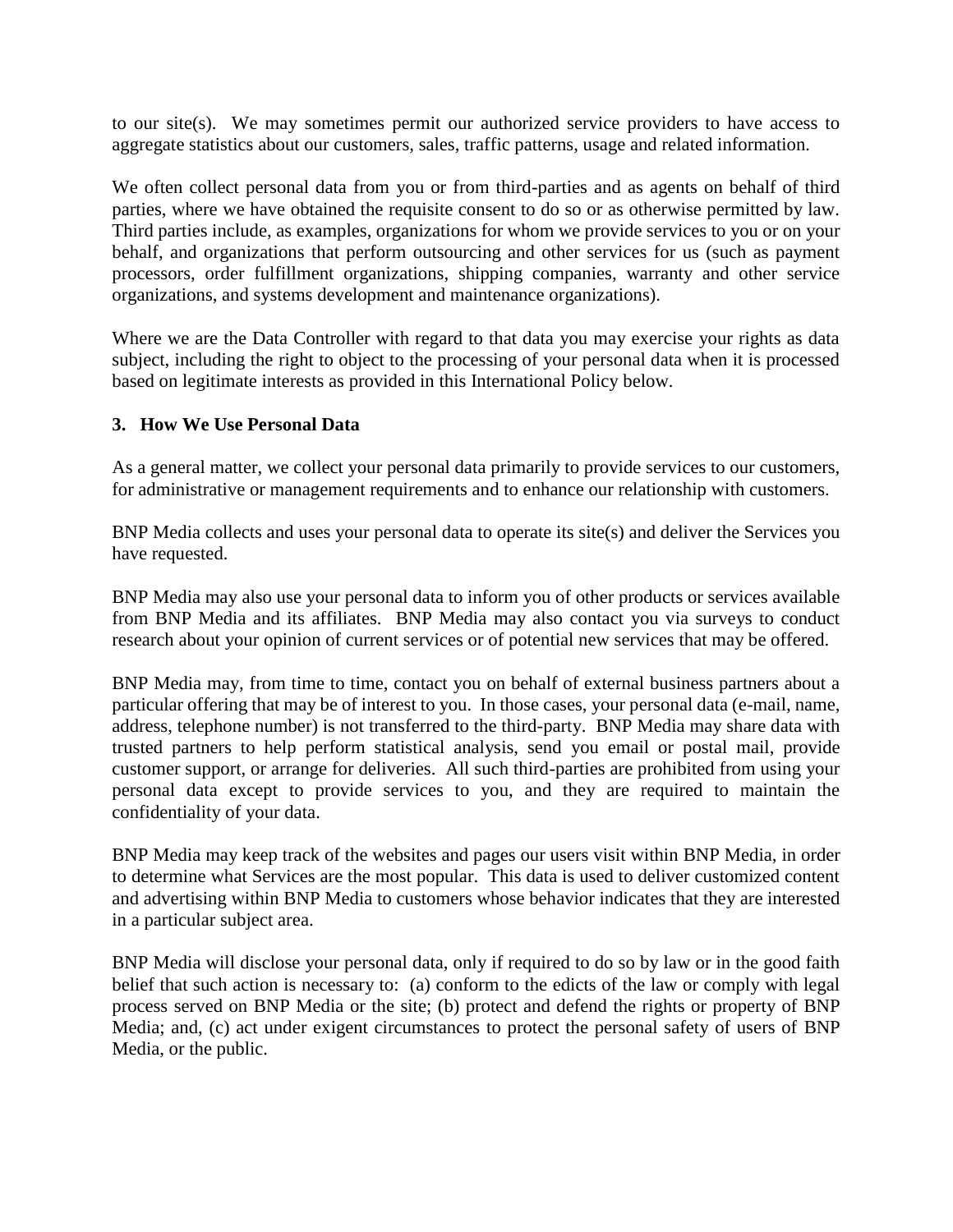## **4. The Basis On Which We Process Your Personal Data**

We rely on the following legal grounds to process your personal data, namely:

- a) Performance of a contract We may need to collect and use your personal data to enter into a contract or to perform a contract that you or your BNP Media has with us.
- b) Consent Where required by applicable laws, we will rely on your consent for collecting your personal data.
- c) Legitimate interests We may use your personal data for our legitimate interests to improve our services. Consistent with our legitimate interests and any choices that we offer or consents that may be required under applicable laws, we may use technical information as described in this Privacy Policy and International Policy and use personal data for our marketing purposes.

We will only process personal data for a specific purpose or for any other purposes specifically permitted by applicable data protection legislation.

## **5. Obtaining Consent**

Except when otherwise permitted by law, we obtain the requisite consent prior to collecting and, in any case, prior to using or disclosing your personal data for any purpose. You may provide your consent to us orally, in writing, by electronic communication or any other means reasonably capable of conveying your consent. We will obtain your express consent if we collect, use or disclose sensitive personal data in our capacity as a data controller. We may also share data with third-party partners for whom you have given us consent. Your consent may also be intrinsic to the circumstances such as in the case where you have already provided personal data to us and you maintain your relationship with us or where you provide our representatives with your phone number so that we can contact you. Except when otherwise permitted by law, we will only use the data for the purpose for which it was given. From time to time, we may collect, utilize or disclose your personal data based on your consent and as otherwise permitted by law.

When your consent is required, you may withdraw your consent at any time (unless withdrawing the consent would frustrate the performance of legal obligations) upon providing to us a 30-day notice. However, the withdrawal of your consent may adversely affect our ability to provide Services to you and to maintain our relationship.

## **6. Third-Parties**

We remain responsible for all personal data communicated to third parties for processing. As such, we ensure that third-parties that are engaged to provide products or services on our behalf and are provided with personal data are required to observe the intent of this International Policy by having comparable levels of security protection or, when required, by assuring us (through a confidentiality agreement) that they will not use or disclosure the personal data for any purpose other than the purpose for which the personal data was communicated.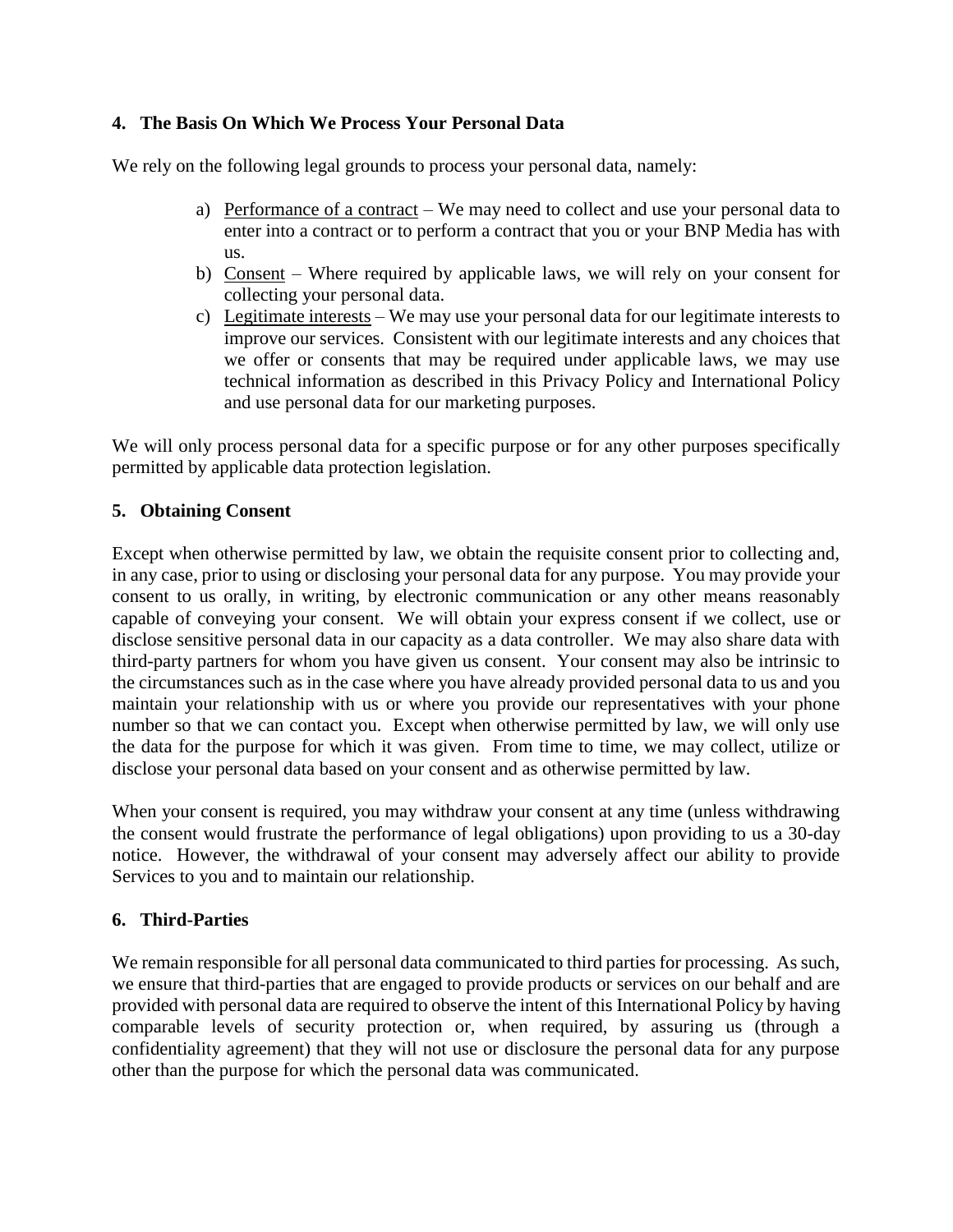## **7. Limitations**

We only collect the personal data necessary to fulfill the purposes identified to you prior to or at the time of collection, or any other reasonable and legitimate purposes or as required by law.

We do not use or disclose your personal data, except for the purposes for which it was collected, or new purposes to which you have consented, or as required or otherwise permitted by applicable law.

We do not, as a condition of providing services to you or on your behalf, or as an administrative or management requirement, require consent to the collection, use or disclosure of personal data beyond what is reasonably required for such purposes, or to comply with our obligations under applicable law.

## **8. Retention Of Personal Data**

We may keep a record of your personal data, including correspondence or comments, in a file specific to you. We will utilize, disclose, or retain your personal data only for as long as necessary to fulfill the purposes for which it was collected and for legal or business requirements. We will establish minimum and maximum retention periods and procedures for maintaining and destroying your personal data. When personal data is retained to make a decision about you, we will retain such information for the period required in order to comply with our internal data retention policies.

## **9. Access And Rights To Your Personal Data**

Subject to the exceptions provided by the applicable law, we will make available to you any of your personal data that we have collected, utilized or disclosed, upon your written request. We will make such information available to you in a form that is generally understandable, including explaining any abbreviations or codes and using an alternative format, if required. If you are a located in the European Economic Area ("EEA"), the GDPR provides you rights of access, rectification, erasure, restriction, objection or portability in line with the type of services being provided. Simply send your request, using the Request Form provided, to the Privacy Officer listed below. Please be as specific as possible in your request so that we can meet the applicable time lines. **[REQUEST FORM](http://www.bnpmedia.com/data-request)**

If you are a located in the EEA you also have the right to lodge a complaint to your Supervisory Authority.

## **10. Response Times**

We will make every reasonable effort to respond to each of your written requests not later than 30 days after receipt of such requests. When applicable, we will advise you in writing if we cannot meet your requests within this time limit. When applicable, you have the right to make a complaint to the appropriate supervisory authority with respect to this time limit.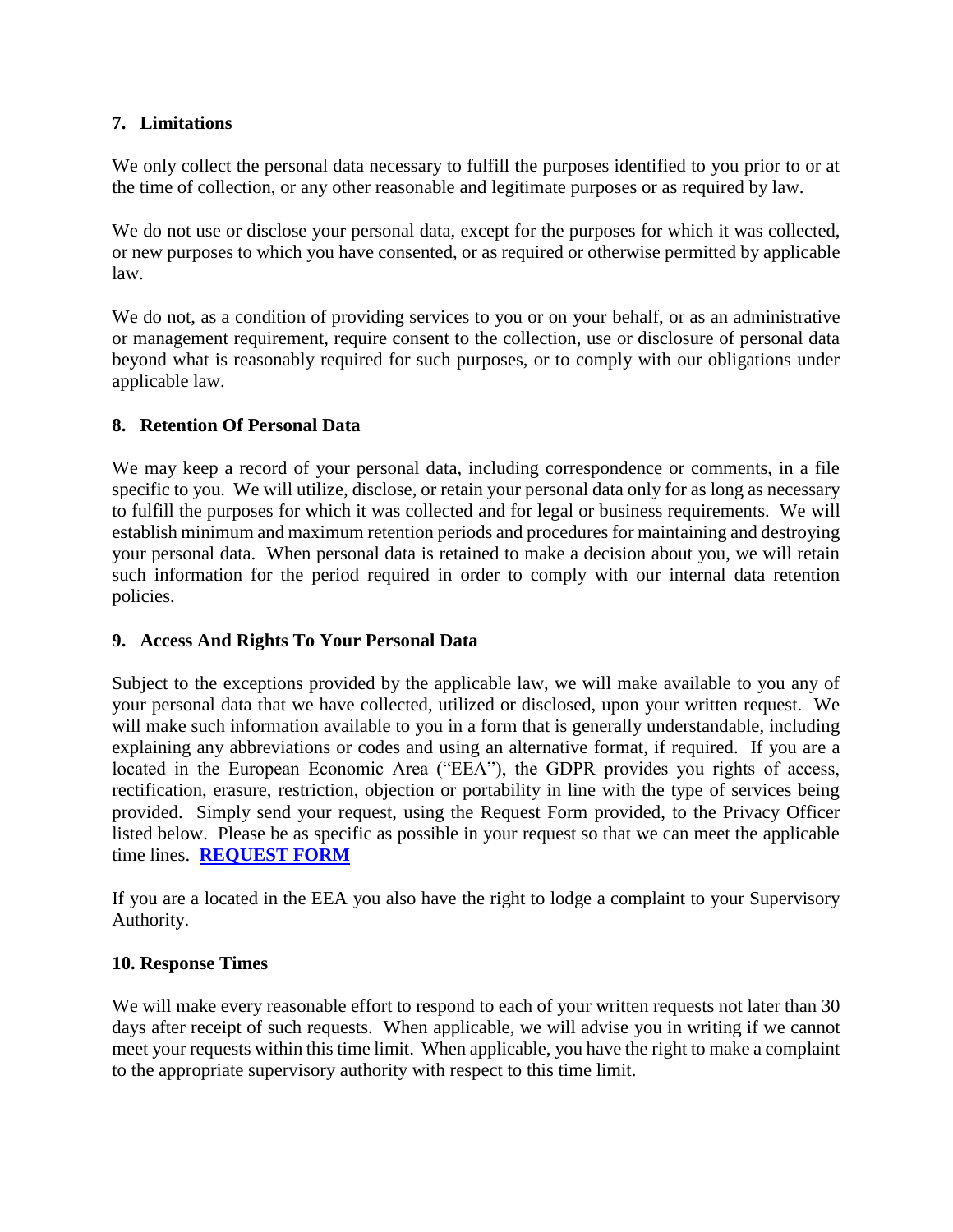## **11. Costs**

We expect to be able to respond to your request without charge as a general matter. However, we reserve the right to collect a reasonable charge when you request the transcription, reproduction or transmission of such information. We will notify you, following your request for transcription, reproduction or transmission of the appropriate amount that will be charged. You will then have the opportunity to withdraw your request.

## **12. Identifying You In Connection With Requests**

We may require that you provide to us sufficient information to identify yourself before we provide information about the existence, use or disclosure of your personal data in our possession. Any such information shall be used only for this purpose.

### **13. Opt-Out And Unsubscribe**

We respect your privacy and give you an opportunity to opt-out of receiving certain information. Users may opt-out of using the instructions located in e-mails sent by BNP Media or by contacting us using the information under [Contact.](#page-19-0)

### **14. Accuracy**

We will use reasonable efforts to ensure that your personal data is kept as accurate, complete and up-to-date as possible. We will not routinely update your personal data, unless such a process is necessary. In order to help us maintain and ensure that your personal data is accurate and up to date, you must inform us, without delay, of any change in the data you provided to us.

You can at any time, challenge the accuracy or completeness of the personal data we have about you, subject to the exceptions provided by applicable law. If you demonstrate that the personal data we have on you is inaccurate or incomplete, we will amend the personal data as required. Where appropriate, we will transmit the amended data to third parties to whom we have communicated your personal data.

#### **15. Safeguards**

We use security safeguards appropriate to the sensitivity of personal data to protect it from loss or theft, as well as unauthorized access, disclosure, copying, use or modification. These safeguards include physical measures, such as restricted access to offices and equipment, organizational measures, such as security clearances and publishing this policy to appropriate personnel with instructions to act in accordance with its principles (for example, limiting access on a "need to know" basis), and technological measures, such as the use of passwords and/or encryption.

Personal data is generally located at our corporate or divisional offices or with our customer database provider. A list of corporations, divisions, subsidiaries and affiliates to which this Privacy Policy and International Policy apply is available upon request.